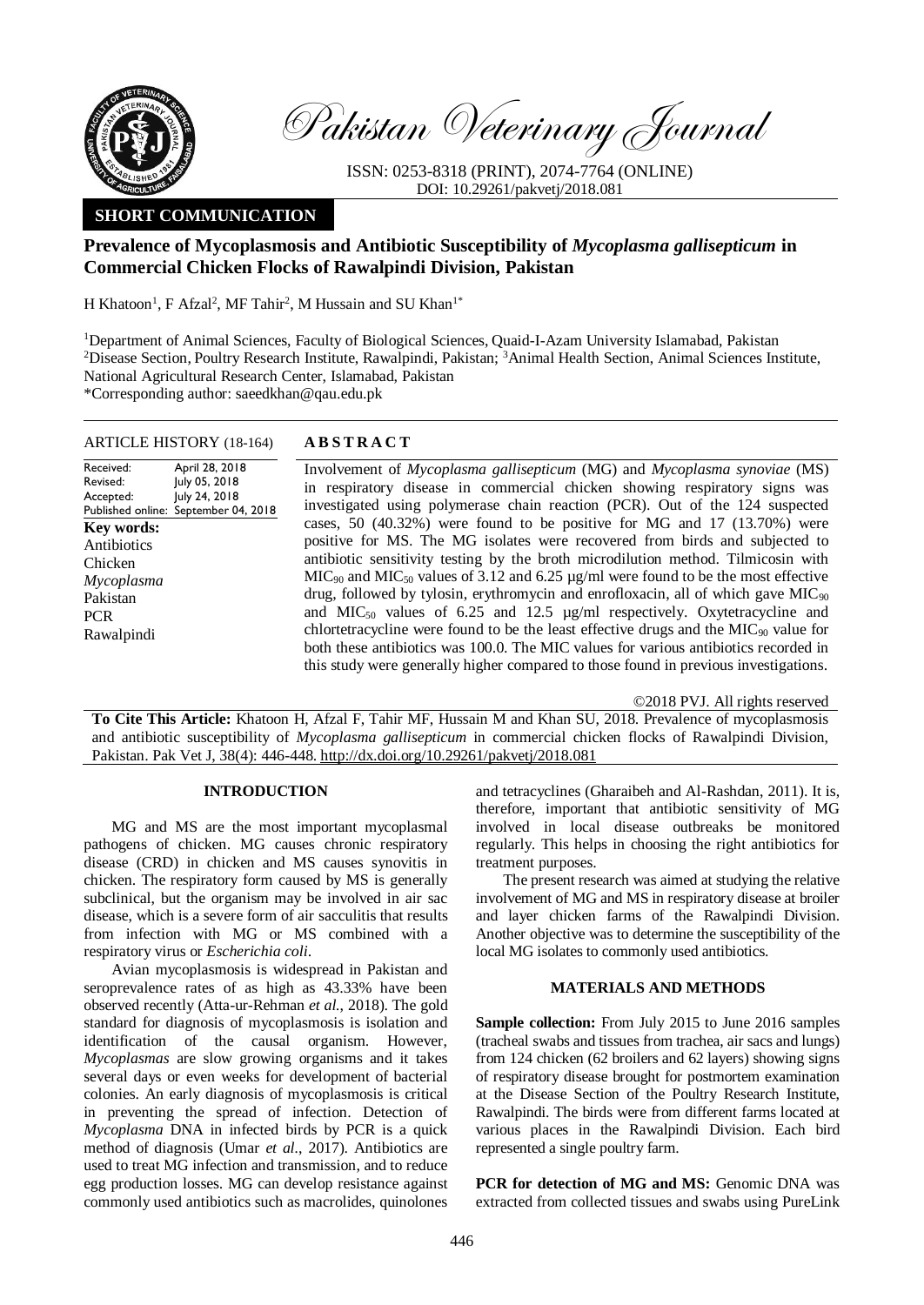Genomic DNA Extraction kit (Thermofisher Scientific, Cat. No. K1820-01) following manufacturer's protocol. PCR for detection was performed separately for MG and MS on extracted genomic DNA as described (OIE, 2008). For MG primers MG-14F 5' GAGCTAATCTGTAAAG TTGGTC '3 and MG-13R 5 'GCTTCCTTGCGGTTAG CAAC '3, and for MS primers MS–F 5'GAGAAGCAA AATAGTGATATCA '3 and MS–R 5'CAGTCGTCTCC GAAGTTAACAA '3 were used. The cycling conditions were 40 cycles at 94°C for 30 sec, 55°C for 30 sec, 72°C for 60 sec, followed by 1 cycle (final extension) at 72°C for 5 min. Electrophoresis was performed on 1% agarose gels. Negative controls (containing water instead of genomic DNA) were included in the PCRs. PCR products from selected samples were purified and subjected to DNA sequencing for confirmation of species as MG or MS.

**Isolation of MG:** The tissue and swab samples that were found to be positive for MG through PCR were further processed for bacterial isolation. The samples were inoculated into PPLO broth (BD, Cat. No. 255420). Any growth obtained was then inoculated on to Frey's agar medium (BD, Cat. No. 241210). Colonies representative of MG (observed under a stereomicroscope) were subcultured in PPLO broth. Genomic DNA was extracted from the broth culture and the PCR, described above, was performed to verify the isolates as those of MG.

**Antibiotic sensitivity testing:** Isolates confirmed as MG were subjected to antibiotic sensitivity testing by the broth microdilution method. Each isolate was tested against six antibiotics i.e. tylosin, enrofloxacin, oxytetracycline, erythromycin, tilmicosin and chlortetracycline. Briefly each MG isolate was grown for 24 hours in Frey broth (BD, Cat. No. 212346). Then this culture was further diluted (1:5) in Frey broth and incubated at 36°C until the medium became orange. The culture was again diluted 1:10 in broth. Replicate doubling dilutions of each antibiotic were made in 50 µl volumes of broth in microtiter plates. Then 150 µl of broth (pH 7.8) culture containing known density  $(10^3 \text{ to } 10^5 \text{ CFU/ml})$  of microorganisms was inoculated into each well. Controls containing microorganisms in broth without antibiotic were included in each case. Then microtiter plates were sealed and incubated at 36°C. The MIC was recorded when the color of controls (containing microorganisms only) just turned orange-yellow (pH 7.0). The MIC was noted as the lowest concentration (highest dilution) of an antibiotic that completely blocked color change in the medium containing microorganisms and that antibiotic. MIC50 and MIC90 values were calculated as the lowest concentrations that inhibited the growth of 50% or 90% of the isolates respectively as described (Hannan, 2000).

#### **RESULTS AND DISCUSSION**

DNA bands of expected sizes were observed both in case of MG (approximately 185 bp) and MS (approximately 211 bp) PCRs (Fig. 1). The DNA sequencing results of the PCR products and BLAST analysis revealed they were regions of 16S rRNA genes of MG and MS. Out of a total of 124 birds (62 broilers and 62 layers), 50 (40.32%) were found to be positive for MG and 17 (13.70%) were found to be positive for MS by the PCR. Out of the 62 broilers 27 (43.54%) and out of the 62 layers 23 (37.09%) were positive for MG. In case of MS, 10 (16.12%) out of 62 broilers and 7 (11.29%) out of 62 layers were found to be positive. Thus, the prevalence rates of both the MG and MS were higher in case of broiler chicken. The PCR positive cases either had MG or MS and there was no case of concomitant infection. MG was successfully isolated from all the 50 PCR positive cases. Fried egg-like colonies typical of MG appeared after 72 hours and the MG-specific PCR conducted on genomic DNA from broth culture confirmed the isolates were of MG.

The results of antibiotic sensitivity of the MG isolates are shown in Table 1. The results showed tilmicosin was the most efficacious drug with a narrow MIC range (0.78- 6.25  $\mu$ g/ml). Its MIC<sub>90</sub> and MIC<sub>50</sub> values were 3.12 and 6.25 µg/ml respectively. Tylosin, erythromycin and enrofloxacin were next in effectiveness and had identical MIC range as well as  $MIC<sub>90</sub>$  and  $MIC<sub>50</sub>$  values. There was a wide range of MIC values both for oxytetracycline and chlortetracycline and both these antibiotics had the highest  $MIC<sub>90</sub>$  and  $MIC<sub>50</sub>$  values.

In the current study, we found 40.32 and 13.70% of the birds from various chicken farms of the Rawalpindi Division to be positive for MG and MS respectively. Both MG and MS were more prevalent in broilers compared to layers. Our results are in agreement with the findings of previous studies conducted in Pakistan. According to a province level study mycoplasmosis had one of the highest incidence among the poultry diseases in the Punjab province (Rehman *et al*., 2013). We have detected a high rate of involvement of MS in respiratory disease,



**Fig. 1:** Results of PCR for the detection of MG and MS in tissues of infected chicken. M: molecular size marker, N: negative control (in both A and B). A) 1-6: MG positive samples. B) 1-5: MS positive samples.